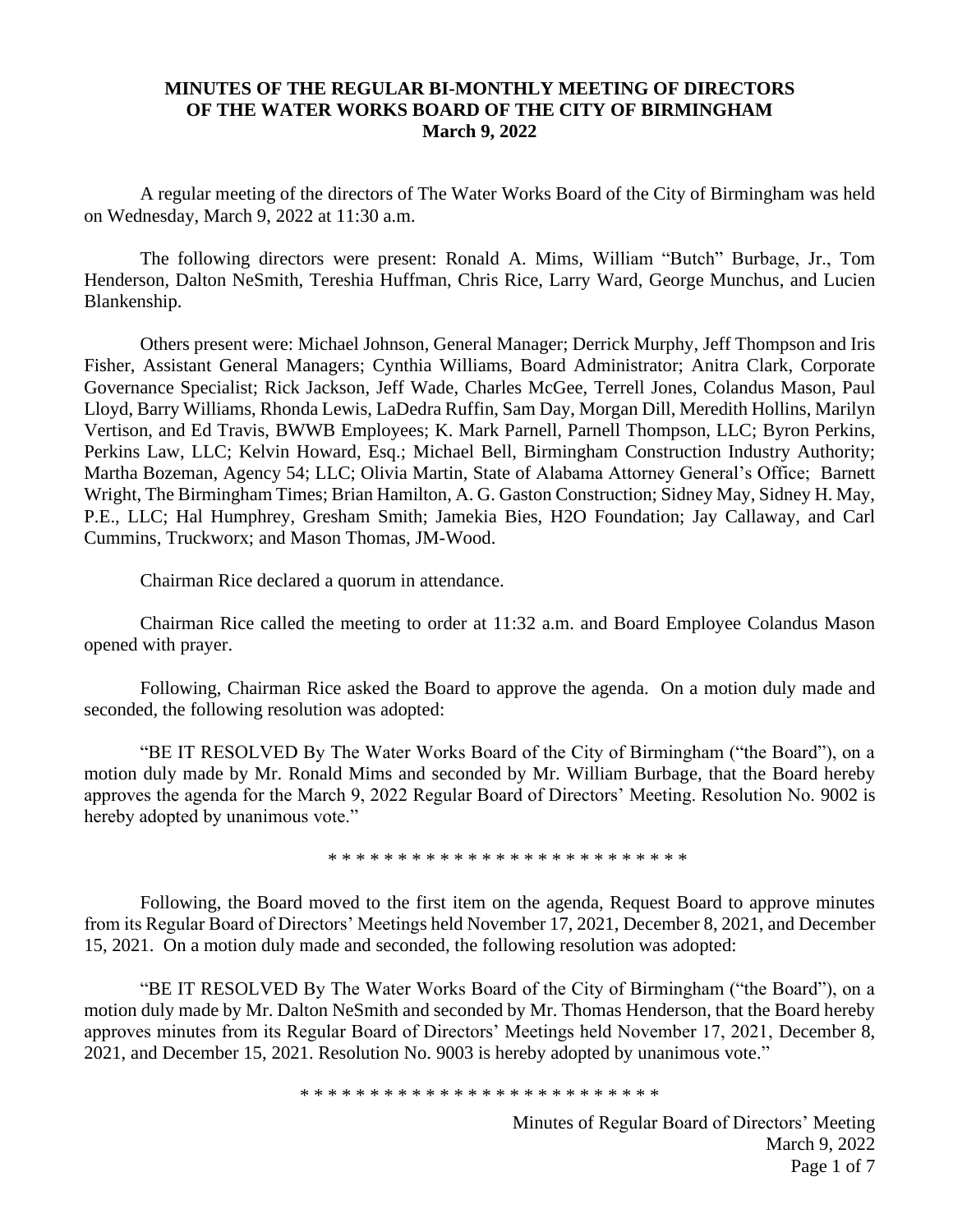Following, Chairman Rice asked to hear Reports of Committee. As there were no reports, the General Manager stated the upcoming committee meetings.

Following, Chairman Rice asked to hear Reports of Officers. Director Munchus questioned the status of automated meter reading and the status of invoices being paid to subcontractors. Chairman Rice stated automated meter reading would be discussed in an upcoming executive session. The General Manager requested Director Munchus provide him with specific subcontractors who as he mentioned were not getting paid in a timely manner. He indicated he would research the issues. Subsequently, Assistant General Manager Iris Fisher recognized employees from the Human Resources – Training Department for placing seventh at the Top 125 Training Conference held in Orlando, FL. Rhonda Lewis, Board Employee, stated since BWWB has placed in the Top 10 four years in a row, BWWB will be inducted into the hall of fame at next year's conference. She also expressed her desire for all of the team members to be able to attend the event. Next, Jamekia Bies, H2O Foundation, invited all directors to attend the upcoming grand opening of the new office space for the H2O Foundation on March 15, 2022. Next, the General Manager requested the Operations and Technical Services Division report be presented at the end of the meeting.

Following, the Board moved to the second item on the agenda, Request Board to approve payments of invoices to the following. Director Burbage questioned whether the amount for the Terminus Municipal Advisors invoice was the correct amount going forward and the General Manager responded yes. Director Mims questioned whether staff had reviewed the invoices being presented and the General Manager responded yes. On a motion duly made and seconded, the following resolution was adopted:

"BE IT RESOLVED By The Water Works Board of the City of Birmingham ("the Board"), on a motion duly made by Mr. Dalton NeSmith, and seconded by Ms. Tereshia Huffman, that the Board hereby authorizes staff to execute payment to the following:

- 2.1 Terminus Municipal Advisors, LLC for professional services rendered February 2022 in the amount of \$8,500.00.
- 2.2 Agee Law, LLC for professional services rendered February 2022 in the amount of \$10,830.00.
- 2.3 Birmingham Construction Industry Authority for professional services rendered January 2022 in the amount of \$25,000.00.
- 2.4 Perkins Law, LLC for professional services rendered February 2022 in the amount of \$29,820.00.

Resolution No. 9004 is hereby adopted by Directors Rice, Burbage, Huffman, Ward, Henderson, Mims, Munchus, and NeSmith; Director Blankenship abstained from voting."

\* \* \* \* \* \* \* \* \* \* \* \* \* \* \* \* \* \* \* \* \* \* \* \* \*

Following, Director NeSmith made a motion for agenda items three through eleven to be taken together and Director Huffman seconded the motion. On a motion duly made and seconded, the following resolution was adopted: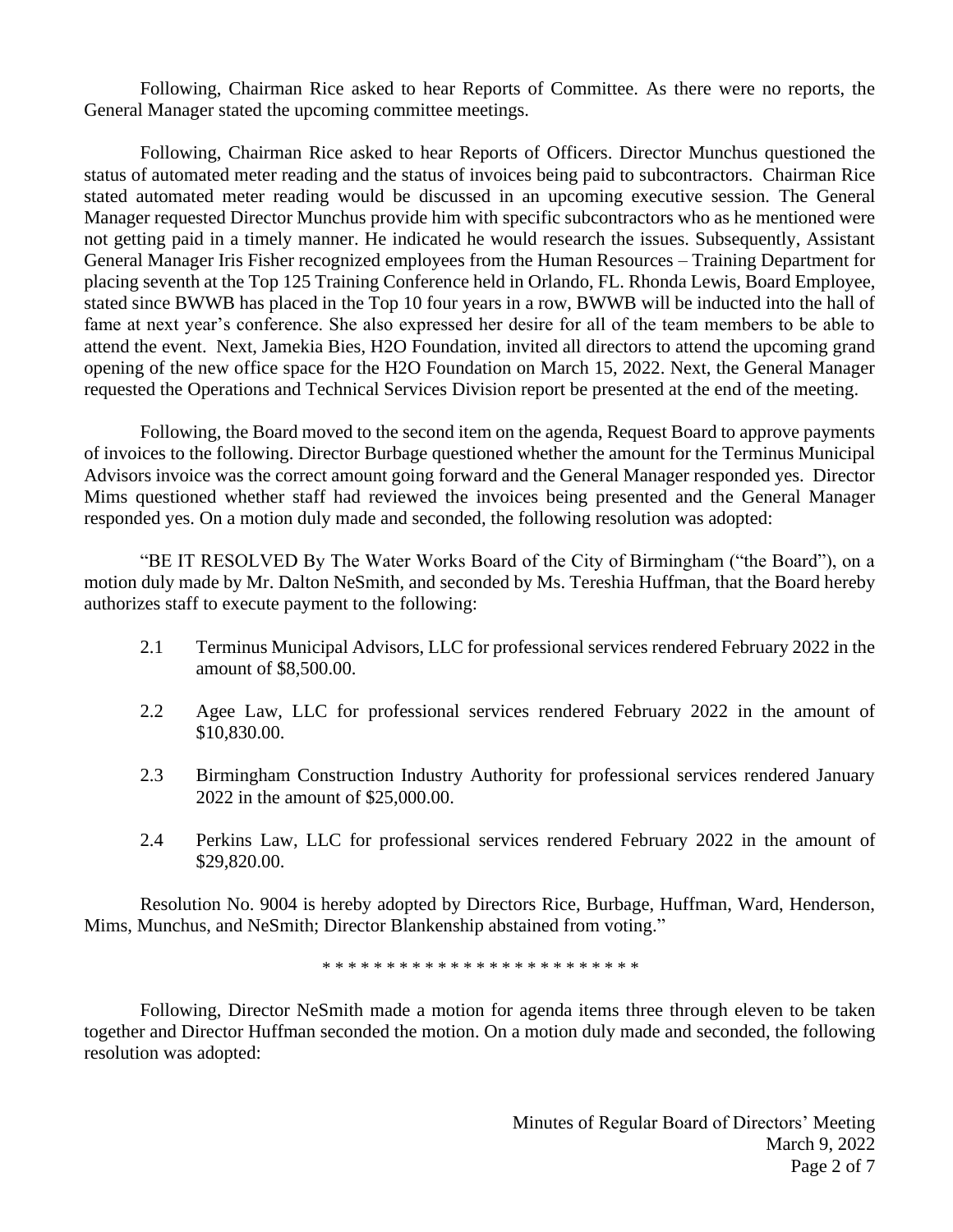"BE IT RESOLVED By The Water Works Board of the City of Birmingham ("the Board"), on a motion duly made by Mr. Dalton NeSmith, and seconded by Ms. Tereshia Huffman, that the Board hereby authorizes staff to do the following, as recommended by the Engineering and Maintenance Committee:

- 1. To award bid to Veristor, the lowest responsible and responsive bidder, for one year of ZERTO Data Replication and Cloud Disaster Recovery Services to recover data and to continue operations in case of a catastrophic event such as a major disruption, ransomware or an outage at a total out-of-pocket cost to the Board of \$73,691.76; and authorizes the General Manager and/or the Assistant General Manager to execute contracts per Bid Specifications and Conditions.
- 2. To award bid to Southern Pipe & Supply, the lowest responsible and responsive bidder, for estimated quantities of Crosslinked PEXa Piping (Municipex) to replenish stock in the Warehouse to be used throughout the distribution system, at an estimated out-of-pocket cost to the Board of \$99,750.00; and authorizes the General Manager and/or the Assistant General Manager to execute contracts per Bid Specifications and Conditions.
- 3. To award bid to Global Construction & Engineering, Inc., the lowest responsible and responsive bidder, for the replacement of approximately 1,800' of 2" galvanized steel pipe / 2" unlined cast iron pipe and 640' of 2" cast iron cement lined (CICL) pipe with approximately 590' of 8" DICL pipe; 1,840' of 6" DICL pipe; 540' of 4" DICL pipe and related appurtenances; and 62 water services along Avenue "I" Ensley; Avenue "J" Ensley; 53rd Street Ensley; Avenue "H" and 54th Street located in the Cities of Birmingham and Fairfield, Alabama at a bid amount of \$509,423.08; plus estimated cost of materials and Water Board labor in the amount of \$258,961.04; at an estimated out-of-pocket cost to the Board of \$768,384.12; and authorizes the General Manager and/or the Assistant General Manager to execute contracts per Bid Specifications and Conditions.
- 4. To award bid to Consolidated Pipe & Supply, the lowest responsible and responsive bidder, for estimated annual quantities of Positive Displacement Meters, at an estimated out-ofpocket cost to the Board of \$827,027.00, and authorizes the General Manager and/or the Assistant General Manager to execute contracts per Bid Specifications and Conditions.
- 5. To award bid to REV Construction, Inc., the lowest responsible and responsive bidder, for the replacement of approximately 3,150' of 2" galvanized steel pipe / 2" unlined cast iron pipe with approximately 2,660' of 6" DICL pipe and related appurtenances; and 67 water services along Cliff Road South; 32nd Street South; 33rd Street South; 34th Street South and Altamont Road South located in the City of Birmingham, Alabama at a bid amount of \$686,702.00; plus estimated cost of materials and Water Board labor in the amount of \$274,755.54; at an estimated out-of-pocket cost to the Board of \$961,457.54; and authorizes the General Manager and/or the Assistant General Manager to execute contracts per Bid Specifications and Conditions.
- 6. To award bid to REV Construction, Inc., the lowest responsible and responsive bidder, for the replacement of approximately 2,180' of 2" galvanized steel pipe / 2" unlined cast iron pipe and 1,190' of 2" cast iron cement lined (CICL) pipe with approximately 3,700' of 6" DICL pipe and related appurtenances; and 78 water services along Wesley Avenue Southwest; 23rd Street Southwest; Steiner Avenue Southwest and 22nd Street Southwest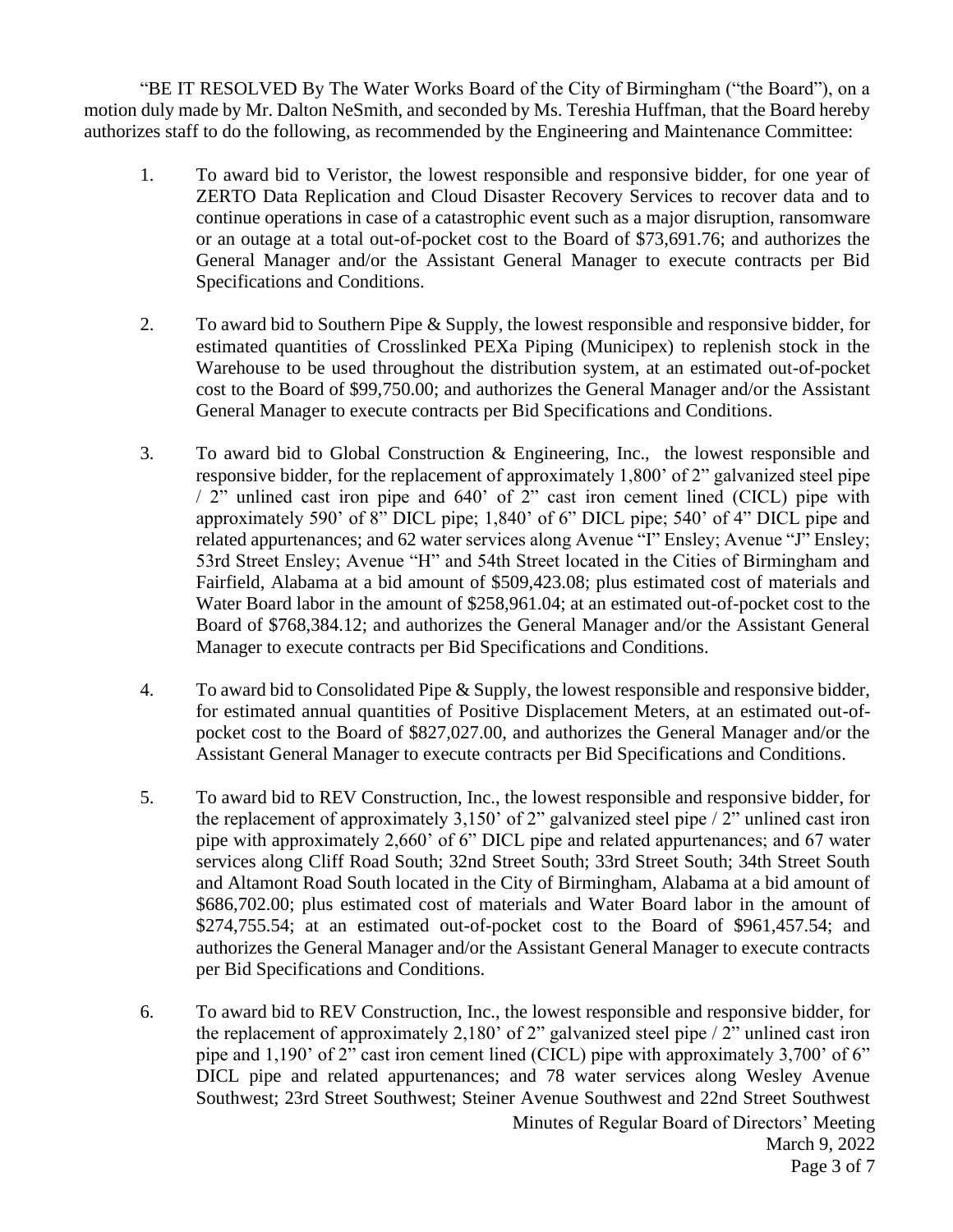located in the City of Birmingham, Alabama at a bid amount of \$671,123.30; plus estimated cost of materials and Water Board labor in the amount of \$322,156.31; at an estimated outof-pocket cost to the Board of \$993,279.61; and authorizes the General Manager and/or the Assistant General Manager to execute contracts per Bid Specifications and Conditions.

- 7. To award bid to Global Construction & Engineering, Inc., the lowest responsible and responsive bidder, for the replacement of approximately 6,800' of 2" galvanized steel pipe with approximately 1,960' of 8" DICL pipe; 2,560' of 6" DICL pipe and related appurtenances; and 41 water services along Cumberland Drive; Somerset Drive; Horner Drive; Balcourt Drive and Valley Road located in the City of Birmingham, Alabama at a bid amount of \$662,666,60; plus estimated cost of materials and Water Board labor in the amount of \$331,056.31; at an estimated out-of-pocket cost to the Board of \$993,722.91; and authorizes the General Manager and/or the Assistant General Manager to execute contracts per Bid Specifications and Conditions.
- 8. To award bid to Tren-Tay, Inc., the lowest responsible and responsive bidder, for the replacement of approximately 2,740' of 2" galvanized steel pipe / 2" unlined cast iron pipe and 940' of 2" cast iron cement lined (CICL) pipe with approximately 450' of 8" DICL pipe; 2,350' of 6" DICL pipe; 830' of 4" DICL pipe and related appurtenances; and 66 water services along 6th Street North; 16th Place North; 41st Court North; 24th Avenue North; 22nd Court West; 7th Street West; 6th Way West and 6th Place West located in the City of Birmingham, Alabama at a bid amount of \$724,761.00; plus estimated cost of materials and Water Board labor in the amount of \$336,380.44; at an estimated out-ofpocket cost to the Board of \$1,061,141.44; and authorizes the General Manager and/or the Assistant General Manager to execute contracts per Bid Specifications and Conditions.
- 9. To approve a scope of services with A.G. Gaston Engineering, LLC's for the design and inspection of a water main reinforcement project in three (3) individual locations at Highway 79; Bethel Road and Bone Dry Road located in unincorporated Jefferson County, Alabama in northern end of the Putnam Service Area gradient located in unincorporated Jefferson County; at an estimated out-of-pocket cost to the Board of \$492,866.48.

Resolution No. 9005 is hereby adopted by Directors Rice, Burbage, Huffman, Ward, Henderson, Mims, Munchus, and NeSmith; Director Blankenship abstained from voting."

\* \* \* \* \* \* \* \* \* \* \* \* \* \* \* \* \* \* \* \* \* \* \* \* \*

Following, the Board moved to the twelfth item on the agenda, Request Board to approve renewal of a 1-year agreement with Layer3 Communications to provide Palo Alto 2022 3250 Firewall Subscription & Support for the period of January 1, 2022 through December 31, 2022. Director Munchus questioned how long has Layer3 had this contract with the BWWB. Colandus Mason, Board Employee, stated the agreement is for a 1-year renewal. He stated staff had the option to get a contract with a longer term; however, they decided not to. Director Munchus questioned whether Layer3 was a local company and Mr. Mason responded yes. Chairman Rice stated annual contracts should be focused on short term rather than long term. On a motion duly made and seconded, the following resolution was adopted:

"BE IT RESOLVED By The Water Works Board of the City of Birmingham ("the Board"), on a motion duly made by Mr. Ronald Mims, and seconded by Mr. Dalton NeSmith, that the Board hereby approves renewal of a 1-year agreement with Layer3 Communications to provide Palo Alto 2022 3250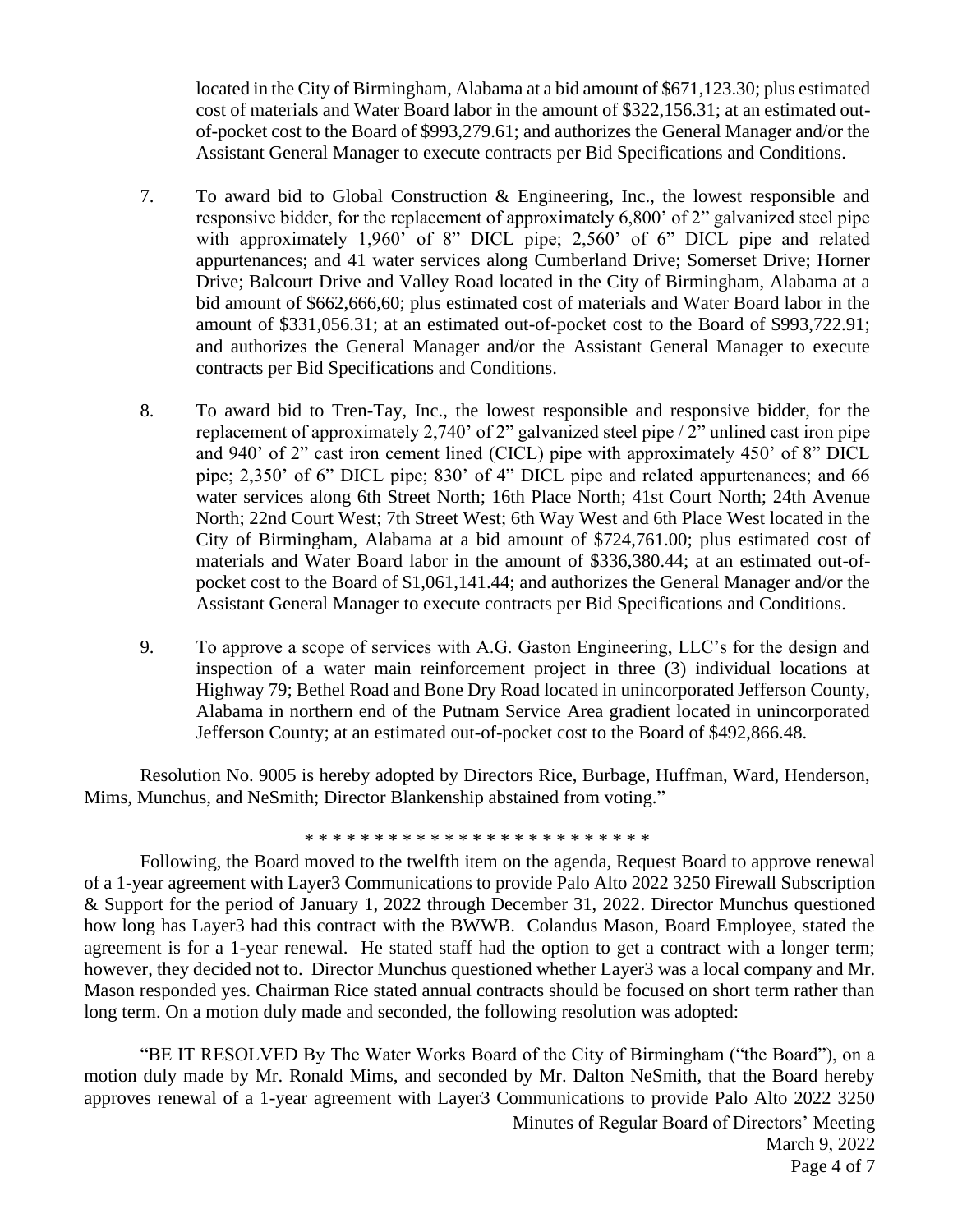Firewall Subscription & Support for the period of January 1, 2022 through December 31, 2022 for an outof-pocket cost to the Board of \$58,850.00; and to authorize the General Manager and/or Assistant General Manager to execute said agreement; as recommended by the Engineering and Maintenance Committee. Resolution No. 9006 is hereby adopted by unanimous vote."

\* \* \* \* \* \* \* \* \* \* \* \* \* \* \* \* \* \* \* \* \* \* \* \* \*

Following, the Board moved to the thirteenth item on the agenda, Request Board to approve amending Section 7.6 (Pay Types) in the Employee Handbook and Section 7060 (Pay Types) in the Human Resources Management Guide to add Scheduled On-Call Pay for hourly employees, as recommend by the Human Resources Committee. On a motion duly made and seconded, the following resolution was adopted:

"BE IT RESOLVED By The Water Works Board of the City of Birmingham ("the Board"), on a motion duly made by Mr. William Burbage, and seconded by Mr. George Munchus, that the Board hereby approves amending Section 7.6 (Pay Types) in the Employee Handbook and Section 7060 (Pay Types) in the Human Resources Management Guide to add Scheduled On-Call Pay for hourly employees, as recommended by the Human Resources Committee. Resolution No. 9007 is hereby adopted by unanimous vote."

\* \* \* \* \* \* \* \* \* \* \* \* \* \* \* \* \* \* \* \* \* \* \* \* \*

Following, the Board moved to the fourteenth item on the agenda, Request Board to approve amending Section 7.6 (Pay Types) in the Employee Handbook and Section 7060 (Pay Types) in the Human Resources Management Guide to add an Employee Referral Bonus and to make formatting changes to align the sequence of Pay Types in the Human Management Guide to the Pay Types in the Employee Handbook, as recommended by the Human Resources Committee. Director Ward questioned the purpose of this item. The General Manager stated there has been issues with hiring employees and this incentive will be for employees to aid in finding workers. On a motion duly made and seconded, the following resolution was adopted:

"BE IT RESOLVED By The Water Works Board of the City of Birmingham ("the Board"), on a motion duly made by Mr. Ronald Mims, and seconded by Ms. Tereshia Huffman, that the Board hereby approves amending Section 7.6 (Pay Types) in the Employee Handbook and Section 7060 (Pay Types) in the Human Resources Management Guide to add an Employee Referral Bonus and to make formatting changes to align the sequence of Pay Types in the Human Management Guide to the Pay Types in the Employee Handbook, as recommended by the Human Resources Committee. Resolution No. 9008 is hereby adopted by unanimous vote."

\* \* \* \* \* \* \* \* \* \* \* \* \* \* \* \* \* \* \* \* \* \* \* \* \*

Following, the Board moved to the fifteenth item on the agenda, Request Board to approve amending Section 7.6 (Pay Types) in the Employee Handbook and Section 7060 (Pay Types) in the Human Resources Management Guide to add a Sign-On Bonus for designated positions as approved by the General Manager based on one or more of the following criteria: challenge of finding qualified candidates, being a critical function, and/or multiple openings for the same position, as recommended by the Human Resources Committee. The General Manager stated staff wanted to amend the amount that was discussed in the March 3, 2022 Human Resources Committee with hourly employees receiving a \$1,000.00 sign-on bonus and salary employees receiving a \$2,000.00 sign-on bonus. He indicated all designated positions would instead

> Minutes of Regular Board of Directors' Meeting March 9, 2022 Page 5 of 7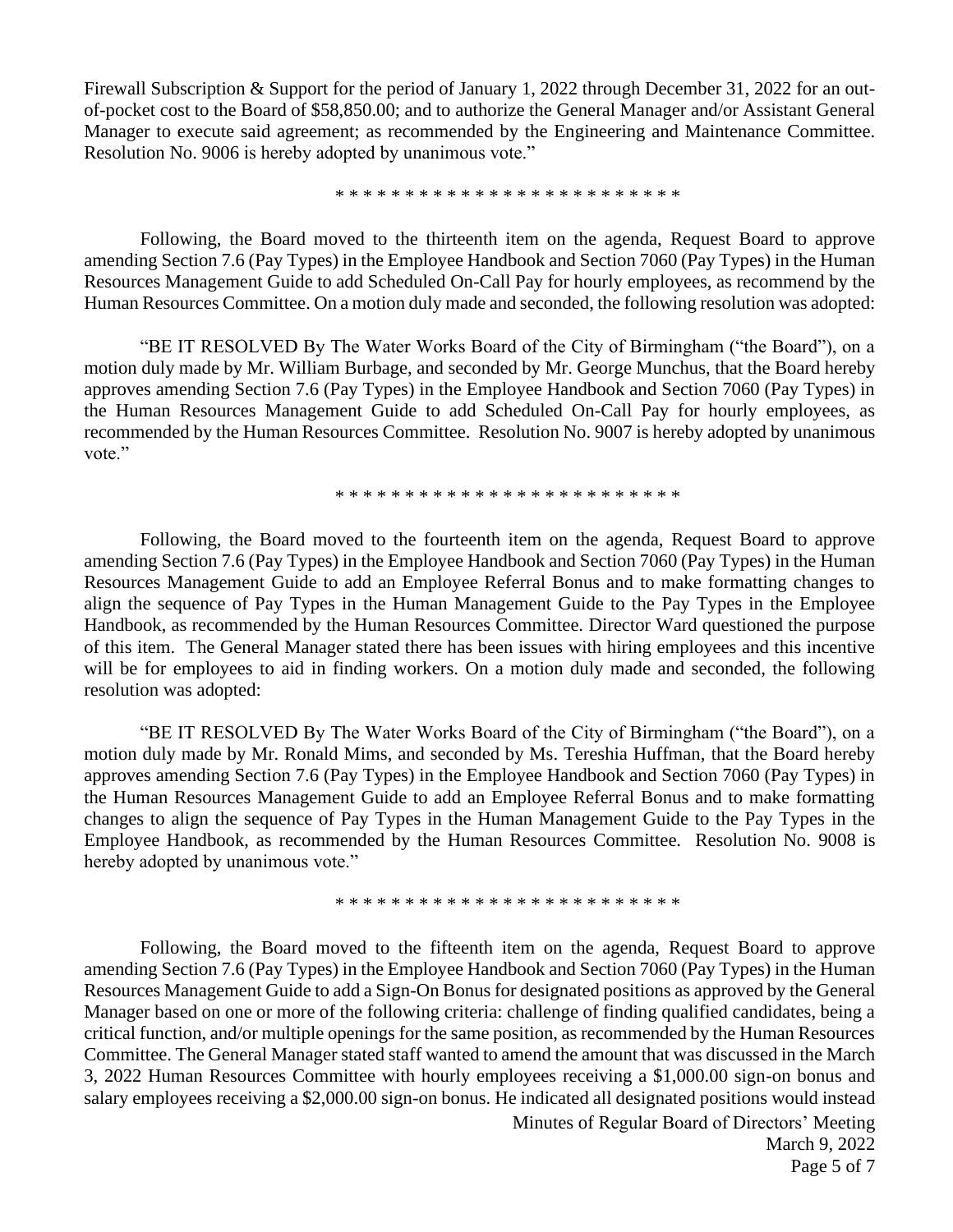receive \$1,500.00. Chairman Rice stated this amendment is good because it will avoid a disparaging difference with the sign-on bonuses. Director Munchus questioned whether both classes would be treated the same and the General Manager responded yes. On a motion duly made and seconded, the following resolution was adopted:

"BE IT RESOLVED By The Water Works Board of the City of Birmingham ("the Board"), on a motion duly made by Mr. Dalton NeSmith, and seconded by Mr. Larry Ward that the Board hereby approves amending Section 7.6 (Pay Types) in the Employee Handbook and Section 7060 (Pay Types) in the Human Resources Management Guide to add a Sign-On Bonus for designated positions as approved by the General Manager based on one or more of the following criteria: challenge of finding qualified candidates, being a critical function, and/or multiple openings for the same position, as recommended by the Human Resources Committee. Resolution No. 9009 is hereby adopted by unanimous vote."

\* \* \* \* \* \* \* \* \* \* \* \* \* \* \* \* \* \* \* \* \* \* \* \* \*

Following, the Board moved to the sixteenth item on the agenda, Request Board to approve amending Section 8.3 (Holidays) in the Employee Handbook and Section 8030 (Holidays) in the Human Resources Management Guide to add three (3) Personal Holidays to the list of approved holidays, as recommended by the Human Resources Committee. Director NeSmith stated he would like to make an amendment to the motion to include Juneteenth and two (2) personal holidays. Director Mims stated he would vote no on the amendment because it was not the recommendation of the Human Resources Committee. On a motion duly made and seconded, the following resolution was adopted:

"BE IT RESOLVED By The Water Works Board of the City of Birmingham ("the Board"), on a motion duly made by Mr. Dalton NeSmith, and seconded by Mr. George Munchus, that the Board hereby approves amending Section 8.3 (Holidays) in the Employee Handbook and Section 8030 (Holidays) in the Human Resources Management Guide to add Juneteenth, and two (2) Personal Holidays to the list of approved holidays. Resolution No. 9010 is hereby adopted by Directors Rice, NeSmith, Huffman, Burbage, Ward, Munchus, Henderson, Blankenship; and Director Mims voted no."

\* \* \* \* \* \* \* \* \* \* \* \* \* \* \* \* \* \* \* \* \* \* \* \* \*

Following, Chairman Rice asked to hear from Speakers before hearing the Operations and Technical Services Division report. Mr. Jonathon Calloway, Truckworx, spoke regarding triaxle dump trucks and leak detection units.

Following, Assistant General Manager Jeff Thompson made a presentation regarding the Operations and Technical Services Division. Assistant General Manager Thompson stated finished water was down 2.2 percent for the  $4<sup>th</sup>$  quarter. He indicated 11.5 billion gallons of water was pumped in the system. He stated due to increased rainfall Inland Lake and Lake Purdy were both full. He gave an overview of power and chemical costs indicating chemical costs were under budget; the annual audit, EnviroLab testing; and industrial and commercial accounts. Director Mims questioned whether there is any information regarding fuel costs affecting the budget. Assistant General Manager Iris Fisher stated that information has not yet been received. Ed Travis, Board Employee, stated the gas price increase really does not affect BWWB's bid price because the bid is based on the markup of the gas. He stated BWWB receives an Oil Price Information Service (OPIS) price list daily, to know how much gas will cost before it is ordered.